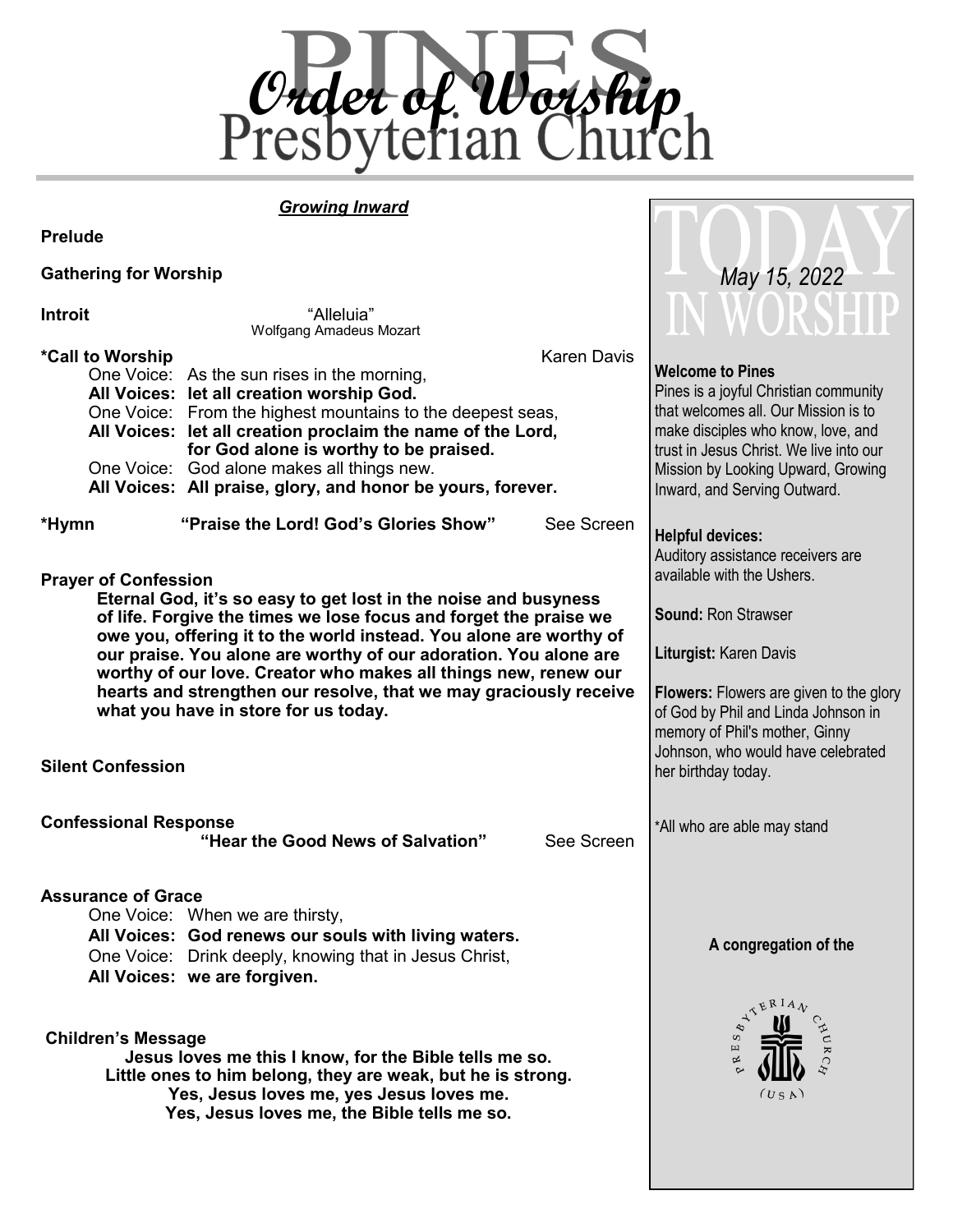|                                           | <b>Looking Upward</b>                                                                                                                                                                   | John 13:31-35                                                              |                                                                                                                                                                                 |                                                                        |  |
|-------------------------------------------|-----------------------------------------------------------------------------------------------------------------------------------------------------------------------------------------|----------------------------------------------------------------------------|---------------------------------------------------------------------------------------------------------------------------------------------------------------------------------|------------------------------------------------------------------------|--|
| <b>First Reading</b>                      |                                                                                                                                                                                         | <b>Pray for the People of Pines</b>                                        |                                                                                                                                                                                 |                                                                        |  |
| <b>Anthem</b>                             | "All the Way My Savior Leads Me"<br>Greg Sewell                                                                                                                                         |                                                                            | Norma Bender<br>Melissa Sandstrom<br>Jean Breitenwischer<br>Nancy Watler<br>Barbara Caffall<br>Ray Stauffacher<br>Carolyn Craig<br>Lynn Stauffacher<br>Liz Buelow<br>Lou Master |                                                                        |  |
| <b>Second Reading</b>                     |                                                                                                                                                                                         | Revelation 21:1-6                                                          |                                                                                                                                                                                 |                                                                        |  |
| <b>Sermon</b>                             | "Out of Chaos"                                                                                                                                                                          | Rev. Andy Gans                                                             | Karen MacAllister<br>Darlene Wendt                                                                                                                                              | Sara Anderson<br><b>Barbara Greenlee</b>                               |  |
| *Hymn                                     | "Glorious Things of Thee are Spoken"                                                                                                                                                    | See Screen                                                                 | Larry Greenlee<br>Linda Carlson                                                                                                                                                 | <b>Tyler Gravett</b>                                                   |  |
|                                           | <b>Serving Outward</b>                                                                                                                                                                  |                                                                            | <b>Pray for Friends in Mission</b>                                                                                                                                              |                                                                        |  |
| Women:                                    | *Saying What We Believe (from A Celtic Affirmation of Faith)<br>We believe, O God of all gods, That you are the eternal God<br>of Life. We believe, O God of all gods, That you are the | Joy Kreider<br>Ken and Judy McDyer                                         |                                                                                                                                                                                 |                                                                        |  |
|                                           | eternal God of Love.                                                                                                                                                                    |                                                                            | <b>Pray for Pines Members and their</b>                                                                                                                                         |                                                                        |  |
| Men:                                      | We believe, O God and Maker of all creation, That you                                                                                                                                   |                                                                            | family                                                                                                                                                                          |                                                                        |  |
|                                           |                                                                                                                                                                                         |                                                                            | in the Military                                                                                                                                                                 |                                                                        |  |
|                                           | are the creator of the high heavens, That you are the                                                                                                                                   |                                                                            | Olivia Williams (Army)                                                                                                                                                          |                                                                        |  |
|                                           | creator of the deep seas, That you are the creator of the                                                                                                                               |                                                                            | Noah Youngflesh (Air Force)                                                                                                                                                     |                                                                        |  |
|                                           | stable earth.                                                                                                                                                                           |                                                                            | Jackie Hayre (Navy)                                                                                                                                                             |                                                                        |  |
| Women:                                    | We believe, O God of all the peoples, That you created our                                                                                                                              |                                                                            | The Lord's Prayer                                                                                                                                                               |                                                                        |  |
|                                           | souls and set their warp, That you created our bodies and                                                                                                                               |                                                                            |                                                                                                                                                                                 | Our Father, who art in heaven,                                         |  |
|                                           | gave them breath, That you made us in your own image.                                                                                                                                   |                                                                            |                                                                                                                                                                                 | hallowed be thy name. Thy                                              |  |
| Men:                                      | We are giving you worship with our whole lives. We are                                                                                                                                  |                                                                            |                                                                                                                                                                                 | kingdom come, thy will be done, on                                     |  |
|                                           | giving you assent with our whole power. We are giving                                                                                                                                   |                                                                            |                                                                                                                                                                                 | earth as it is in heaven. Give us this                                 |  |
|                                           | day our daily bread; and forgive us<br>you our existence with our whole mind. We are giving                                                                                             |                                                                            |                                                                                                                                                                                 |                                                                        |  |
|                                           | you kneeling with our whole desire.                                                                                                                                                     |                                                                            |                                                                                                                                                                                 | our debts, as we forgive our                                           |  |
|                                           |                                                                                                                                                                                         |                                                                            |                                                                                                                                                                                 | debtors; and lead us not into<br>temptation, but deliver us from evil. |  |
| *Gloria Patri                             |                                                                                                                                                                                         |                                                                            |                                                                                                                                                                                 |                                                                        |  |
|                                           | Glory be to the Father, and to the Son, and to the Holy Ghost;<br>As it was in the beginning, is now and ever shall be, world without end.<br>Amen. Amen.                               | For thine is the kingdom and the<br>power and the glory, forever.<br>Amen. |                                                                                                                                                                                 |                                                                        |  |
|                                           |                                                                                                                                                                                         |                                                                            |                                                                                                                                                                                 |                                                                        |  |
| <b>Offering and Offertory</b>             | "Bound for the Kingdom"<br>arranged by Bill Ingram                                                                                                                                      |                                                                            |                                                                                                                                                                                 |                                                                        |  |
| *Doxology                                 |                                                                                                                                                                                         |                                                                            | <b>A Stephen Ministry</b>                                                                                                                                                       |                                                                        |  |
| Praise God, from whom all blessings flow; | Congregation                                                                                                                                                                            |                                                                            |                                                                                                                                                                                 |                                                                        |  |
|                                           | Prayers of the People and The Lord's Prayer                                                                                                                                             |                                                                            |                                                                                                                                                                                 |                                                                        |  |
| *Hymn                                     | "Open Now Thy Gates of Beauty"                                                                                                                                                          | See Screen                                                                 | Words printed by permission                                                                                                                                                     |                                                                        |  |
| *Charge & Benediction                     |                                                                                                                                                                                         |                                                                            | <b>CCLI 998238</b><br>Portions of our liturgy are from<br>The Abingdon Worship Annual                                                                                           |                                                                        |  |
|                                           | *Benediction Response "Halle, Halle, Hallelujah"                                                                                                                                        | Copyright © 2019 by Abingdon Press.<br>Used by permission.                 |                                                                                                                                                                                 |                                                                        |  |
| *Postlude and Depart to Serve             |                                                                                                                                                                                         |                                                                            |                                                                                                                                                                                 |                                                                        |  |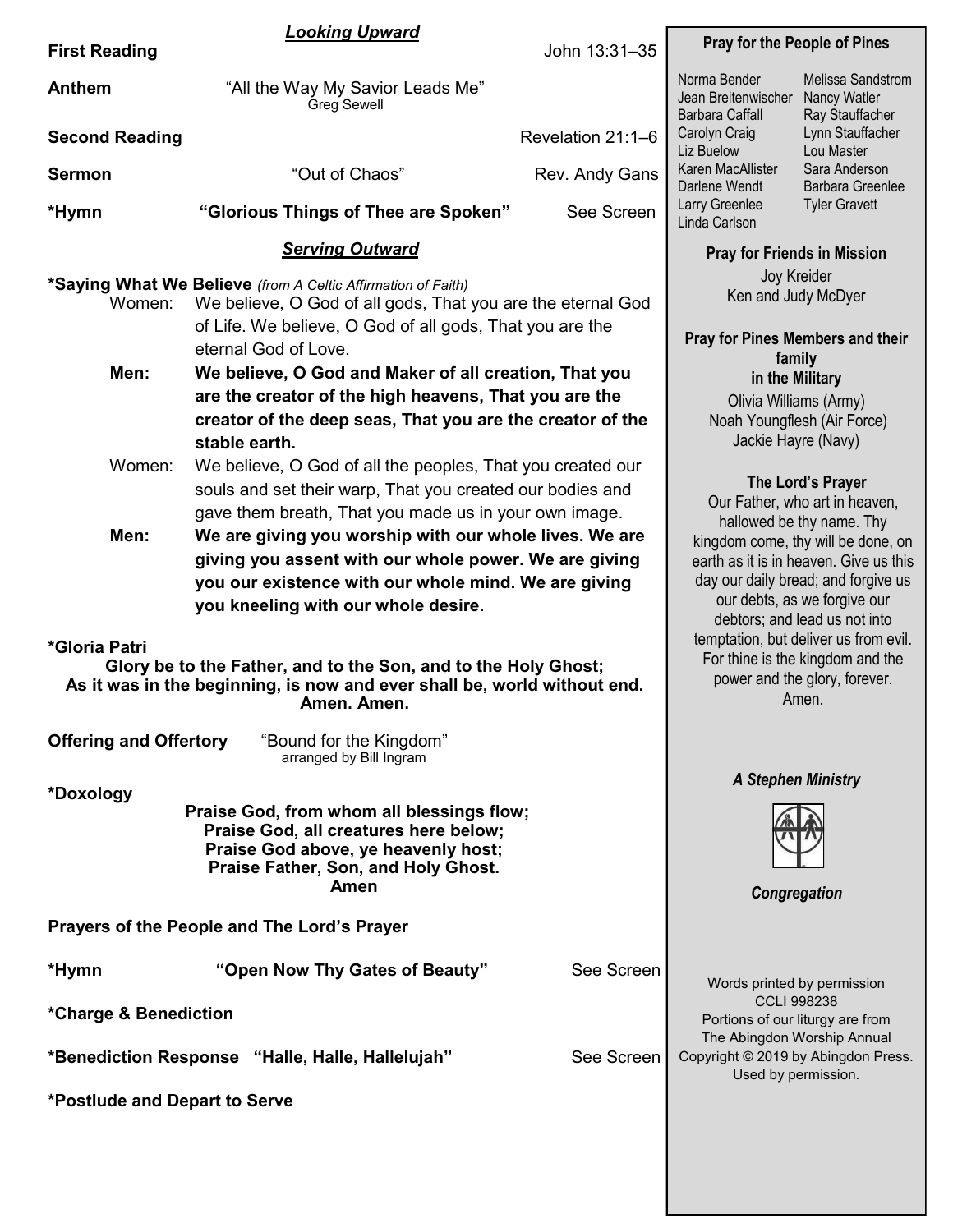# *Calendar for the Week of May 15, 2022*

| Today     | p.m.         | 12:00<br>12:00<br>2:00<br>6:00                                             | Caring Ministry Committee - C7<br>Stewardship Committee - C3<br>Passion Play Trip Meeting - Fellowship Hall<br>Pines Youth Group - Gym & Youth Rooms                                                                                 |                                         |
|-----------|--------------|----------------------------------------------------------------------------|--------------------------------------------------------------------------------------------------------------------------------------------------------------------------------------------------------------------------------------|-----------------------------------------|
| Monday    | a.m.<br>p.m. | 10:00<br>4:00<br>7:30                                                      | Office Staff Meeting - C7<br>This Week at Pines articles due to Dan<br><b>ALANON Group - Fellowship Hall</b>                                                                                                                         |                                         |
| Tuesday   | a.m.<br>p.m. | 7:00<br>10:00<br>2:30<br>6:30                                              | Men's Bible Study - Zoom<br>Rolls Meeting - C10<br>Weekly Prayer Team - Prayer Room<br>Miriam Circle Meeting - C3                                                                                                                    |                                         |
| Wednesday | a.m.<br>p.m. | 9:00<br>5:45<br>7:00<br>7:00<br>8:00                                       | <b>Bulletin Articles Due</b><br>Pines Pealers (Bell Practice) -C12<br>Choir Rehearsal - Choir Room<br>Mosaic Practice - Gym<br>Westside AA - C3                                                                                      |                                         |
| Thursday  | p.m.         | 1:00<br>6:30<br>7:00<br>8:00                                               | Lectionary Bible Study - Zoom<br><b>BINGO - Fellowship Hall</b><br>Space City Singers - Sanctuary<br>Thursday AA - C3                                                                                                                |                                         |
| Friday    | a.m.         | 5:00                                                                       | <b>BSF</b> - Fellowship Hall                                                                                                                                                                                                         | access<br><b>ONLINE GIVING</b>          |
| Saturday  | p.m.         | 6:00                                                                       | The Solution AA - C3                                                                                                                                                                                                                 | scan QR code<br>with your camera phone: |
| Sunday    | a.m.<br>p.m. | 9:00<br>9:15<br>9:30<br>10:00<br>10:15<br>10:45<br>11:00<br>12:00<br>12:00 | Nursery Open<br>Sunday School<br>Mosaic Church - Gym<br>Choir Rehearsal - Choir Room<br>Coffee Fellowship<br>Worship Service - Sanctuary<br>Mosaic Children - W12<br>Graduate Brunch - Fellowship Hall<br>Stewardship Committee - C3 | <b>SCAN ME</b>                          |
|           |              | 6:00                                                                       | End of Year Youth Party                                                                                                                                                                                                              | Instagram.com/pineshous                 |

**June Newsletter:** Input must be in the office by May 20th at 9 a.m. to cindy@pinespc.org **Next Week's Bulletin:** Submit to the office by Wednesday at 9 a.m. to laurie@pinespc.org **Calendar Items:** must be in office by Thurs at 9 a.m. to cindy@pinespc.org **This Week at Pines email:** Input must be in the office to Dan Schafer by Monday to communication@pinespc.org **Today's Duty Elder(s):** Bob Barr

**Instagram.com/pineshouston Get the latest announcements and** 

**reminders right before events happen. Find us here: https://twitter.com/HoustonPines.** 

 **SERMON NOTES** 

**Find us on Facebook www.facebook.com PinesPresbyterianChurch**

 **The newsletter is available in the Narthex for those unable to access it online.**

> **Our Worship services are recorded and livestreamed.**